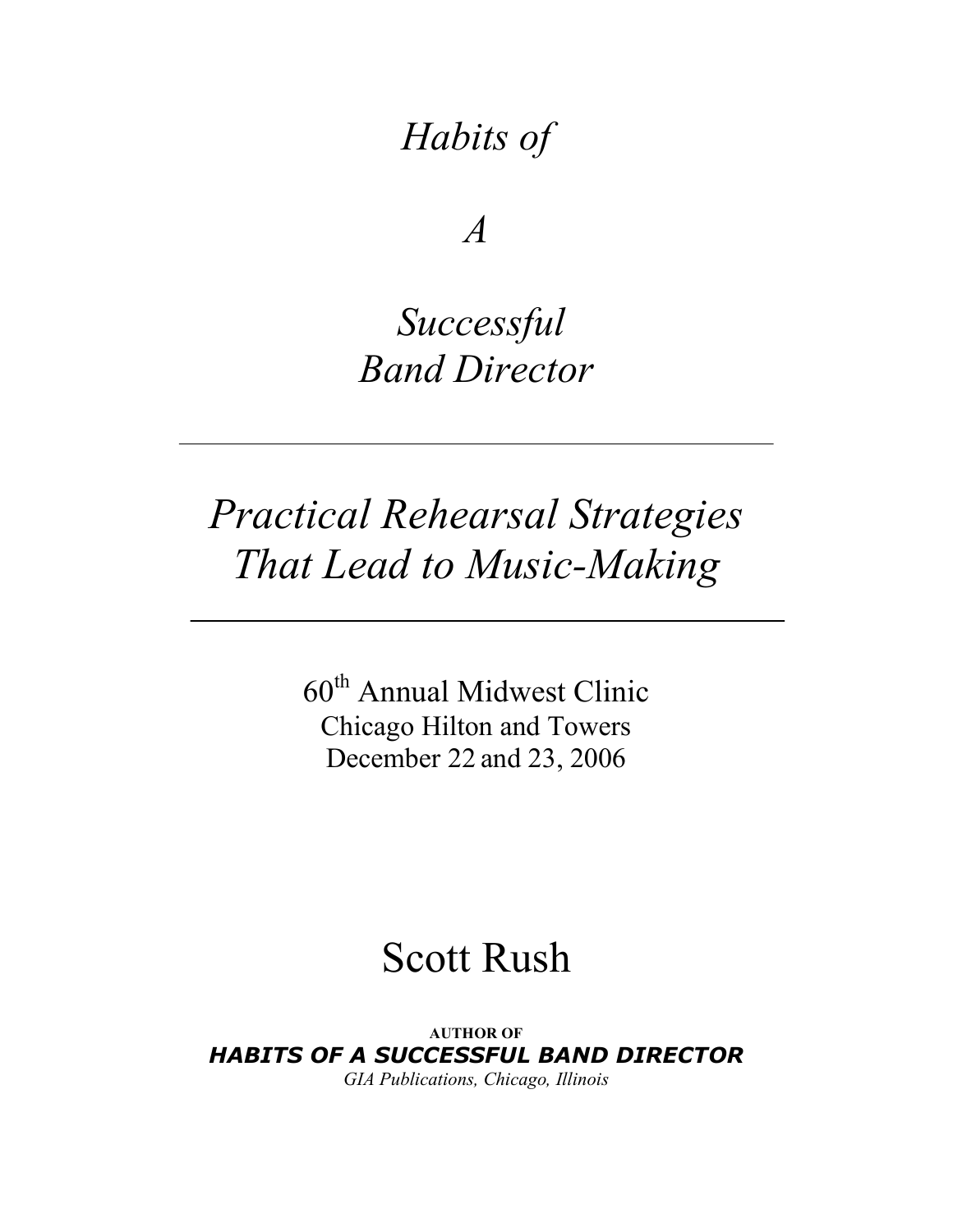#### HABITS OF A SUCCESSFUL BAND DIRECTOR: PRACTICAL REHEARSAL STRATEGIES THAT LEAD TO MUSIC-MAKING Clinician: Scott Rush

Exceptional musicians are not born; they're made. They're made by great teachers who inspire and motivate – someone had to light the fire. Each of us had those people in our lives. Just as the inspired student must practice, the band director must also practice to be *effective* and *successful.* To be an effective conductor/teacher*,* the band director must establish habits of four key practices.

The practices are:

- You must design a blueprint for *what* to teach
- You must establish effective teaching strategies for *how* to teach it
- You must develop an appropriate system for addressing *all* learners
- You must cross the threshold from the *Components of Playing* to a rehearsal vocabulary filled with musical concepts

These practices are deceptively easy, but hard to put in place. They are exceedingly hard to do well, but with consistent practice, can become acquired habits.

#### *The Need for Teaching Musical Concepts*

**Larry Blocher's study** 

#### *Key Practice #1: "What" Needs to be Taught*

- Components of Playing
- **Teaching Inventory Sheet (left column)**

#### *Key Practice #2: Establish Effective Teaching Strategies*

- Develop several ways to teach the same concept *Key Signature Recognition Blend*
- Teaching Inventory Sheet (right column)

#### *Key Practice #3: Design an Appropriate System for Addressing All Learners*

- Determine both large scale sequencing, as well as the sub-components within a concept
- Develop a sequence for teaching certain concepts *Tuning*
	- *Balance*

*Scale Study Sequence*

- Use differentiated instruction by incorporating the *Three-Tiered Assessment* model
- Our job is to put tools in their *musical toolboxes,* which will enable our students to make music

#### **Key Practice #4: Crossing the Threshold from the "Components of Playing" to a Music-Making Vocabulary**

- *Would you please define music-making?*
- **The Phrasing and Musicianship Sheet**
- Choose literature that allows for applying and reinforcing musical concepts
- Conceptual teaching promotes transfer from fundamentals to music-making

#### *Our Rehearsal Rooms Should Be Laboratories for Making Music*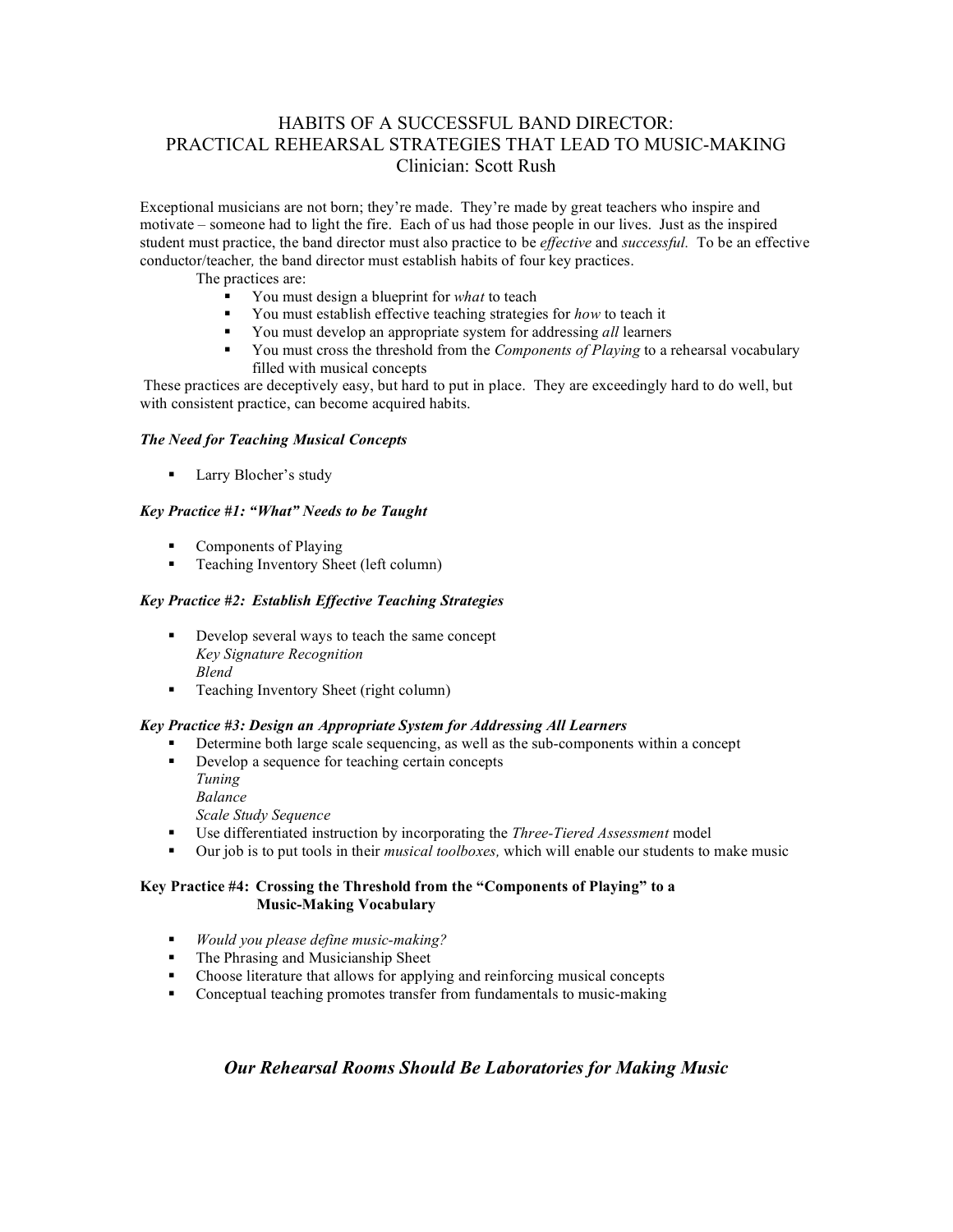## *Components of Playing*

List the *Components of Playing,* whether individual or ensemble based, that should be taught as part of an effective teaching curriculum:

- 1. Tone
- 2. Timing
- 3. Tuning *Practice each of these individually*
- 4. Dynamics
- 5. Phrasing
- 6. Articulations (staccato, marcato, legato, slurred, accents)
- 7. Rhythm
- 
- 8. Balance *Practice all simultaneously*
- 9. Blend
- 10.Attacks
- 11.Releases
- 

12.Range *Each requires some form of "acting"*

- 13.Endurance
- 14.Musicianship (beauty, shape, emotion, nuance, style, mood)
- 15.Technique
- 16.Tone Color (intensity, color spectrum, sonority)
- 17.Consistency / Accuracy (Horn player mentality)

- Use the fundamentals/warm-up time to teach the components
- Establish effective teaching strategies to address various learning styles
- Develop a logical sequence of instruction that accounts for both large scale sequencing, as well as the subcomponents within a concept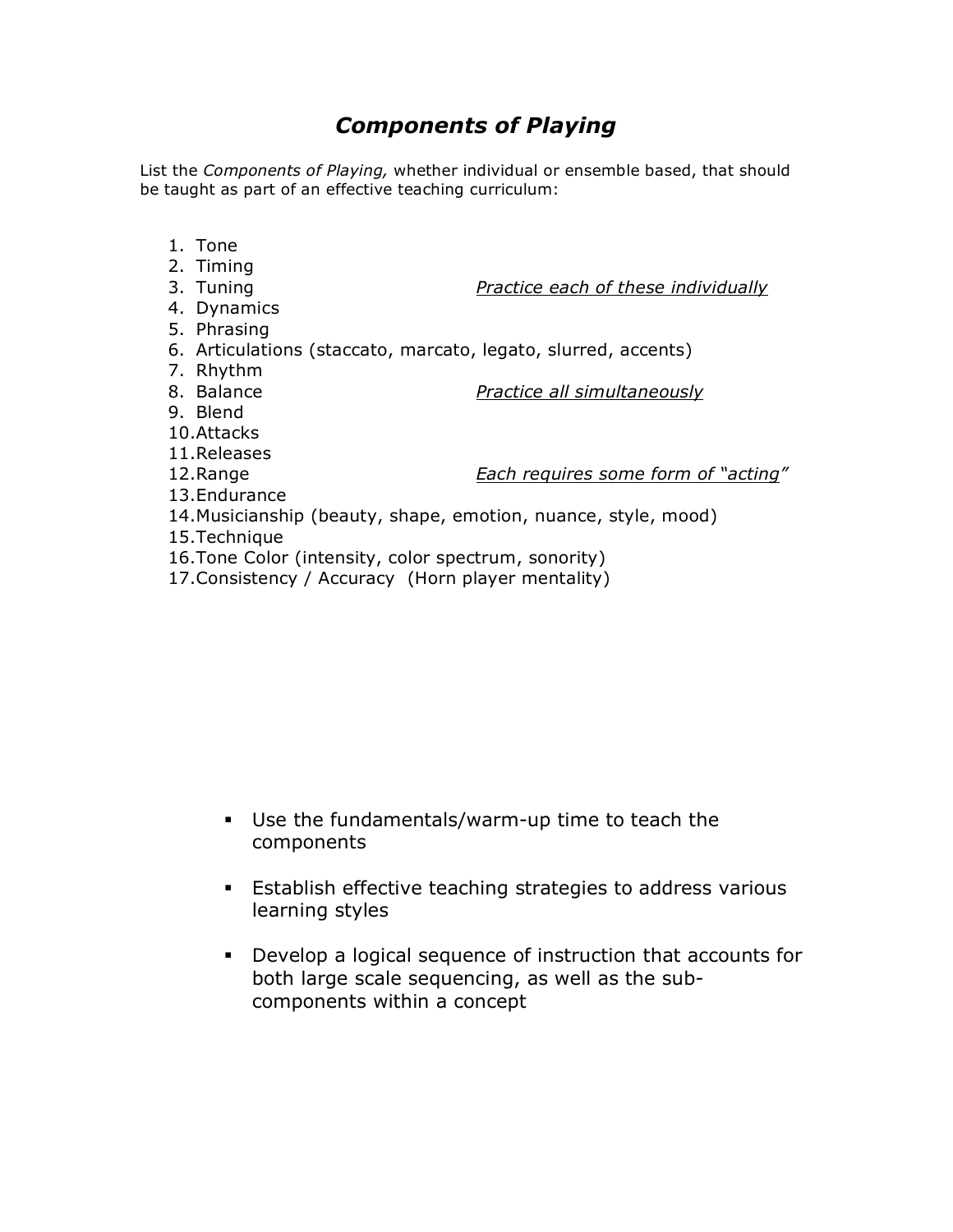# *Teaching Inventory Sheet*

*Skill to be taught How to/Materials Needed to Teach It*

| Scales                                |  |
|---------------------------------------|--|
| Tone                                  |  |
| Rhythm Study                          |  |
| Solfege                               |  |
| Tuning                                |  |
| Tuning                                |  |
| Timing                                |  |
| Dynamics                              |  |
| Balance                               |  |
| Articulations                         |  |
| Interpretation of various accents     |  |
| Blend                                 |  |
| Appropriate examples of recorded work |  |
| Phrasing                              |  |
| Attacks (air attacks vs. tongued)     |  |
| Key Signature Recognition             |  |

### *DESIGN A WEEKLY CHECKLIST DERIVED FROM YOUR QUARTERLY "TEACHING INVENTORY" SHEET*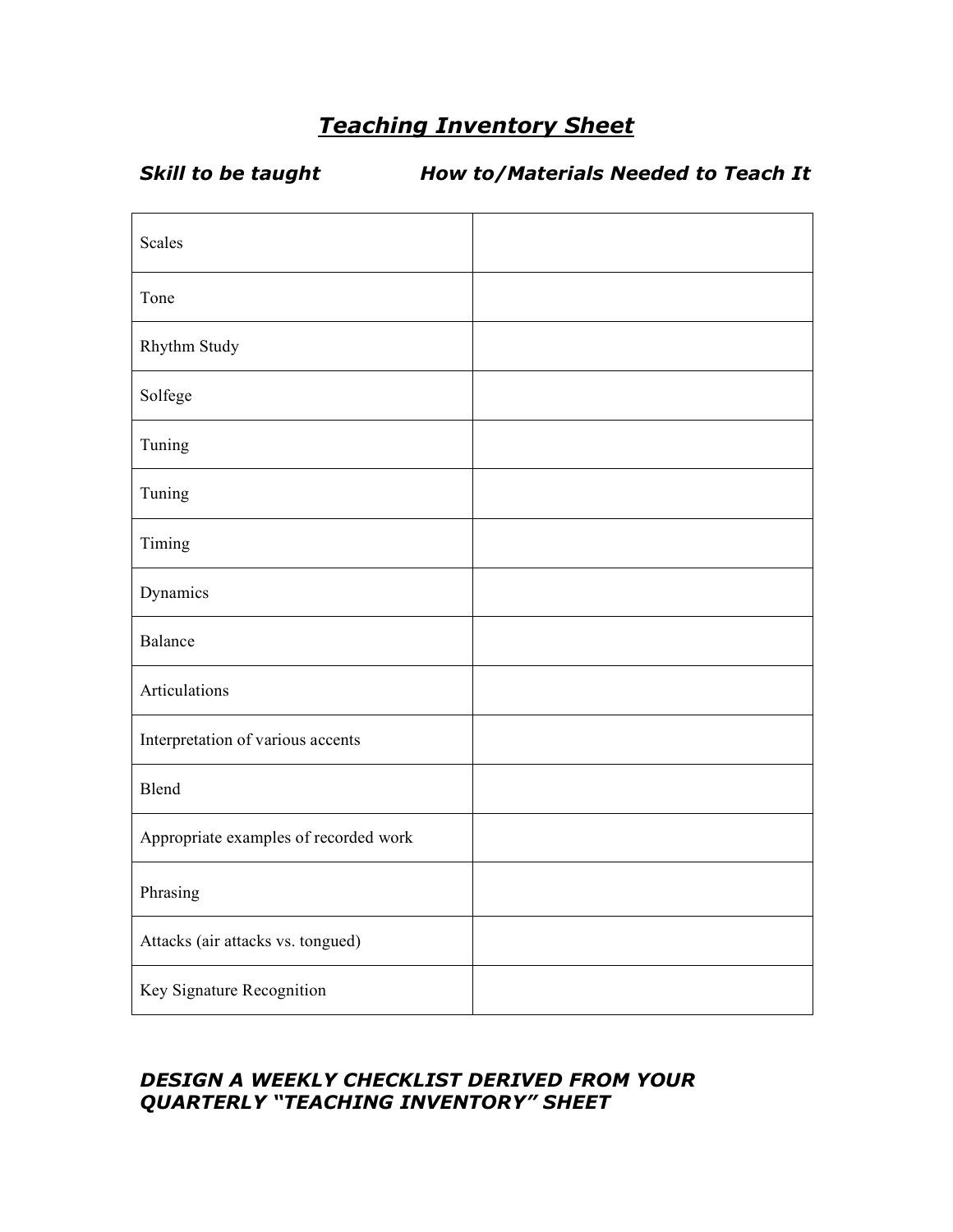# *Teaching Key Signatures Using McGrew's Fourths*

|               | 0 | $\mathbf 1$ | $\overline{2}$    | $\overline{\mathbf{3}}$ | 4      | 5 | b |
|---------------|---|-------------|-------------------|-------------------------|--------|---|---|
| Flats $(b)$   |   | F.          | $\mathsf{B}$      | E                       | A      | D | G |
| Sharps $(\#)$ |   | F.<br>6     | $\mathsf{B}$<br>5 | E.<br>4                 | A<br>3 | 2 | G |

Probing Questions: *Why do we start with zero? Why do we go to seven?*

## *Tuning Sequence*

**1. Explanation of Tuning with the Tuner** (no audible pitch; visual process)

**2. Stop the needle on a Stationary Pitch** (requires a steady airstream)

*Both of the above steps are visual in nature and are the only steps that are strictly visual in the process*

**3. Eliminate waves** (use your ears and try to achieve "beatless" tuning)

**4. Know how to Adjust the instrument** (mechanics; tuning plug on flute)

*This step may include knowing that an oboe reed should crow a "C" - knowledge of bocal size,etc.*

**5. Center pitches on the mouthpiece** (headjoint/mthpc & neck, barrel, or bocal)

*See "Tuning and Pitch Indicators"*

**6. Learn inherent "Bad" notes on the Instrument** (pitch tendencies)

**7. Learn adjustments for** *just intonation* (major/minor chords; other situations)

*Other adjustments would include anything in the realm of bending pitch, finger shading, etc.*

**8. Do a Pitch Tendency Chart** (good reference for your instrument)

**9. Play "In Tone"** (many pitch problems will correct themselves)

Other Ways to Improve Intonation…

- SING AND INTERNALIZE YOUR PARTS
- Good Posture and Breathing
- $\triangleright$  Balance and Blend within the Ensemble
- Good Embouchure Development
- $\triangleright$  Play on Good Equipment, especially Mouthpieces
- $\triangleright$  Have a working knowledge of how Dynamics and Temperature affect Pitch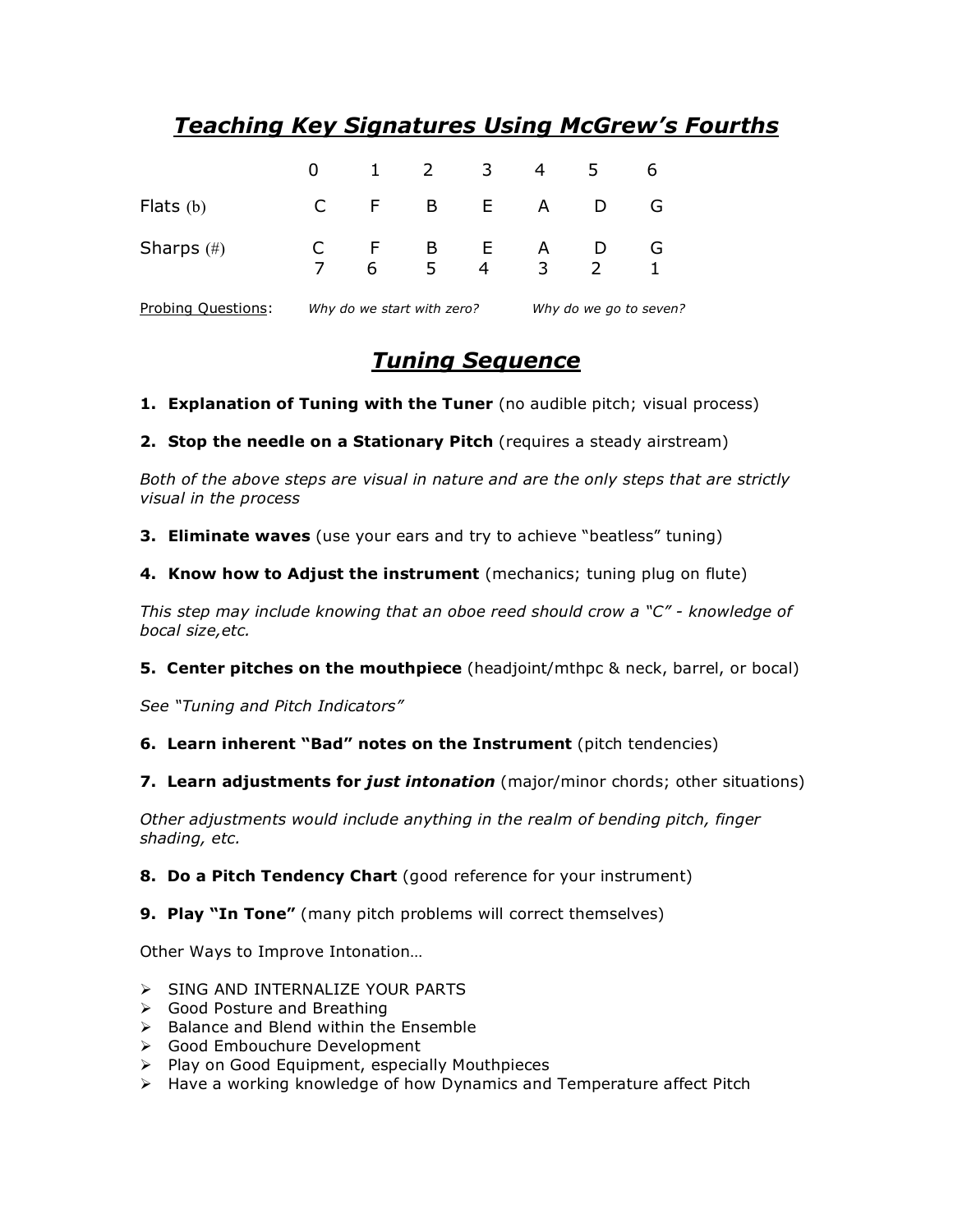# *Differentiated Instruction*

### **Master Musician**

- A movement from a major solo work for your instrument
- Musical terms test (list of 160)
- Sightsing intervals through full range in the arts lab (7 out of 10)
- Rhythm Theory through level 6 in the arts lab (10 out of 10)
- Interval Theory through level 9 in the arts lab (10 out of 10)
- **Pitch Tendency chart on Intonation Trainer**
- **Twelve major scales and seven minor scales**
- Vibrato exercise, *if applicable for your instrument: quarter note=72*

### **Advanced Musician**

- The All-State solo for your level
- **Twelve major scales**
- Musical terms test (list of 100)
- Sightsing all diatonic intervals in the arts lab (7 out of 10)
- Interval Theory through level 7 in the arts lab (10 out of 10)
- Rhythm Theory through level 5 in the arts lab (10 out of 10)
- **Pitch Tendency Chart on Intonation Trainer**

### **Intermediate Musician**

- One approved etude/solo for your instrument
- Nine major scales
- **Musical terms test (list of 70)**
- Sightsing intervals using five diatonically adjacent syllables (7 out of 10)
- Interval Theory through level 5 in the arts lab (10 out of 10)
- Rhythm Theory through level 4 in the arts lab (10 out of 10)
- **Pitch Tendency Chart on Intonation Trainer**

### **Formula grading scale adjusted for each level of instruction**

# *Scale Study Sequence*

- *Teach the order of sharps and flats*
- *Teach enharmonic notes for mastery*
- *Teach rules for determining the key signature (3 ways)*
- *Teach the proper spelling of scales*
- *Teach appropriate transpositions for each of the instruments*
- *Teach the chromatic scale enharmonically correct*